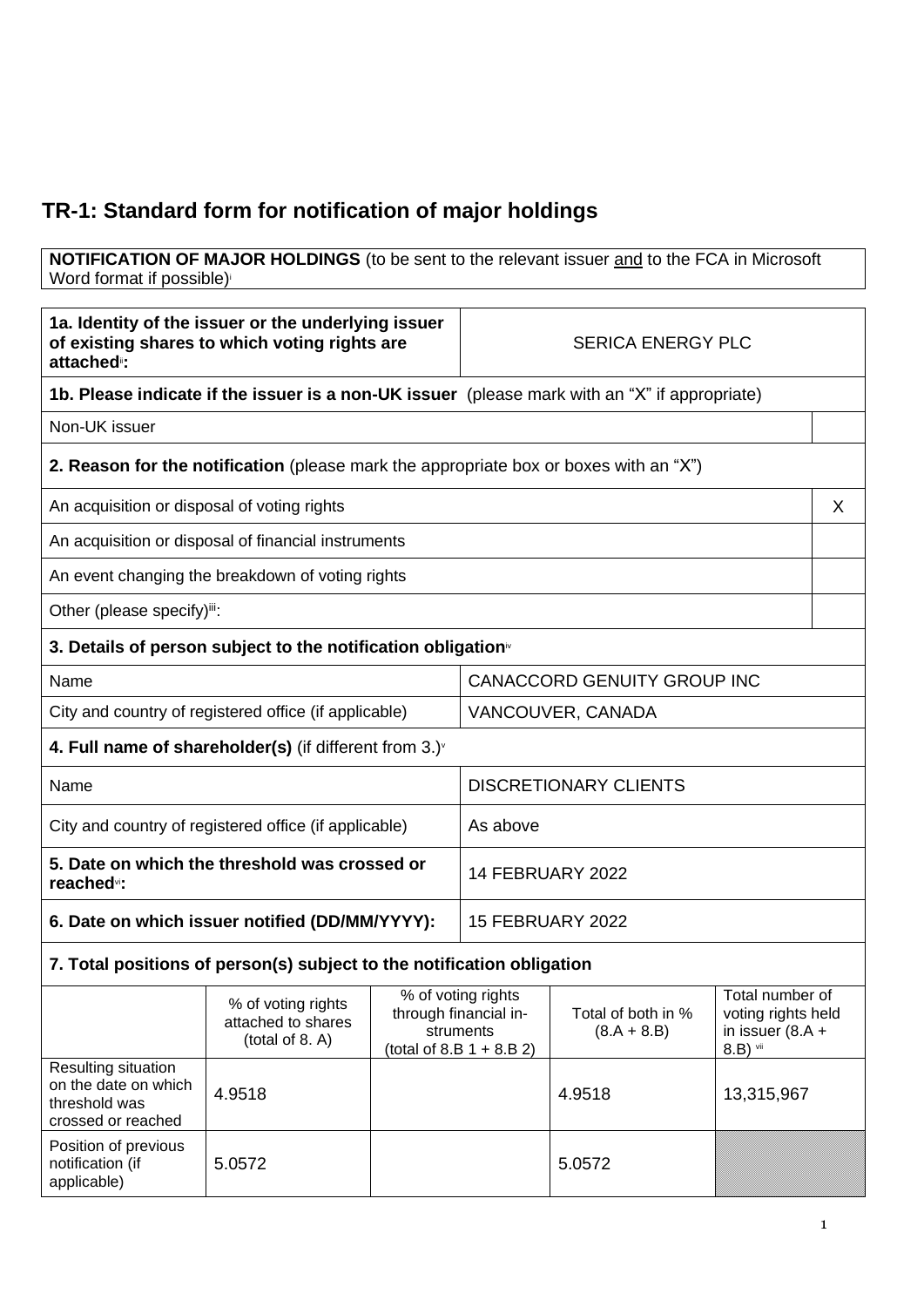## 8. Notified details of the resulting situation on the date on which the threshold was crossed or reached<sup>vii</sup>

## **A: Voting rights attached to shares**

| Class/type of<br>shares<br>ISIN code (if possible) | Number of voting rightsix |                               | % of voting rights        |                               |  |
|----------------------------------------------------|---------------------------|-------------------------------|---------------------------|-------------------------------|--|
|                                                    | <b>Direct</b><br>(DTR5.1) | <b>Indirect</b><br>(DTR5.2.1) | <b>Direct</b><br>(DTR5.1) | <b>Indirect</b><br>(DTR5.2.1) |  |
| GB00B0CY5V57                                       |                           | 13,315,967                    |                           | 4.9518                        |  |
|                                                    |                           |                               |                           |                               |  |
|                                                    |                           |                               |                           |                               |  |
| <b>SUBTOTAL 8. A</b>                               | 13,315,967                |                               | 4.9518                    |                               |  |

| B 1: Financial Instruments according to DTR5.3.1R (1) (a) |                                                        |                                         |                                                                                                        |                    |
|-----------------------------------------------------------|--------------------------------------------------------|-----------------------------------------|--------------------------------------------------------------------------------------------------------|--------------------|
| <b>Type of financial</b><br>instrument                    | <b>Expiration</b><br>$date^{\scriptscriptstyle\times}$ | Exercise/<br><b>Conversion Periodxi</b> | <b>Number of voting rights</b><br>that may be acquired if<br>the instrument is<br>exercised/converted. | % of voting rights |
|                                                           |                                                        |                                         |                                                                                                        |                    |
|                                                           |                                                        |                                         |                                                                                                        |                    |
|                                                           |                                                        |                                         |                                                                                                        |                    |
|                                                           |                                                        | <b>SUBTOTAL 8. B 1</b>                  |                                                                                                        |                    |

| B 2: Financial Instruments with similar economic effect according to DTR5.3.1R (1) (b) |                                      |                                             |                                                  |                            |                    |
|----------------------------------------------------------------------------------------|--------------------------------------|---------------------------------------------|--------------------------------------------------|----------------------------|--------------------|
| <b>Type of financial</b><br>instrument                                                 | <b>Expiration</b><br>$date^{\times}$ | Exercise/<br><b>Conversion</b><br>Period xi | <b>Physical or cash</b><br><b>settlement</b> xii | Number of<br>voting rights | % of voting rights |
|                                                                                        |                                      |                                             |                                                  |                            |                    |
|                                                                                        |                                      |                                             |                                                  |                            |                    |
|                                                                                        |                                      |                                             |                                                  |                            |                    |
|                                                                                        |                                      |                                             | <b>SUBTOTAL 8.B.2</b>                            |                            |                    |